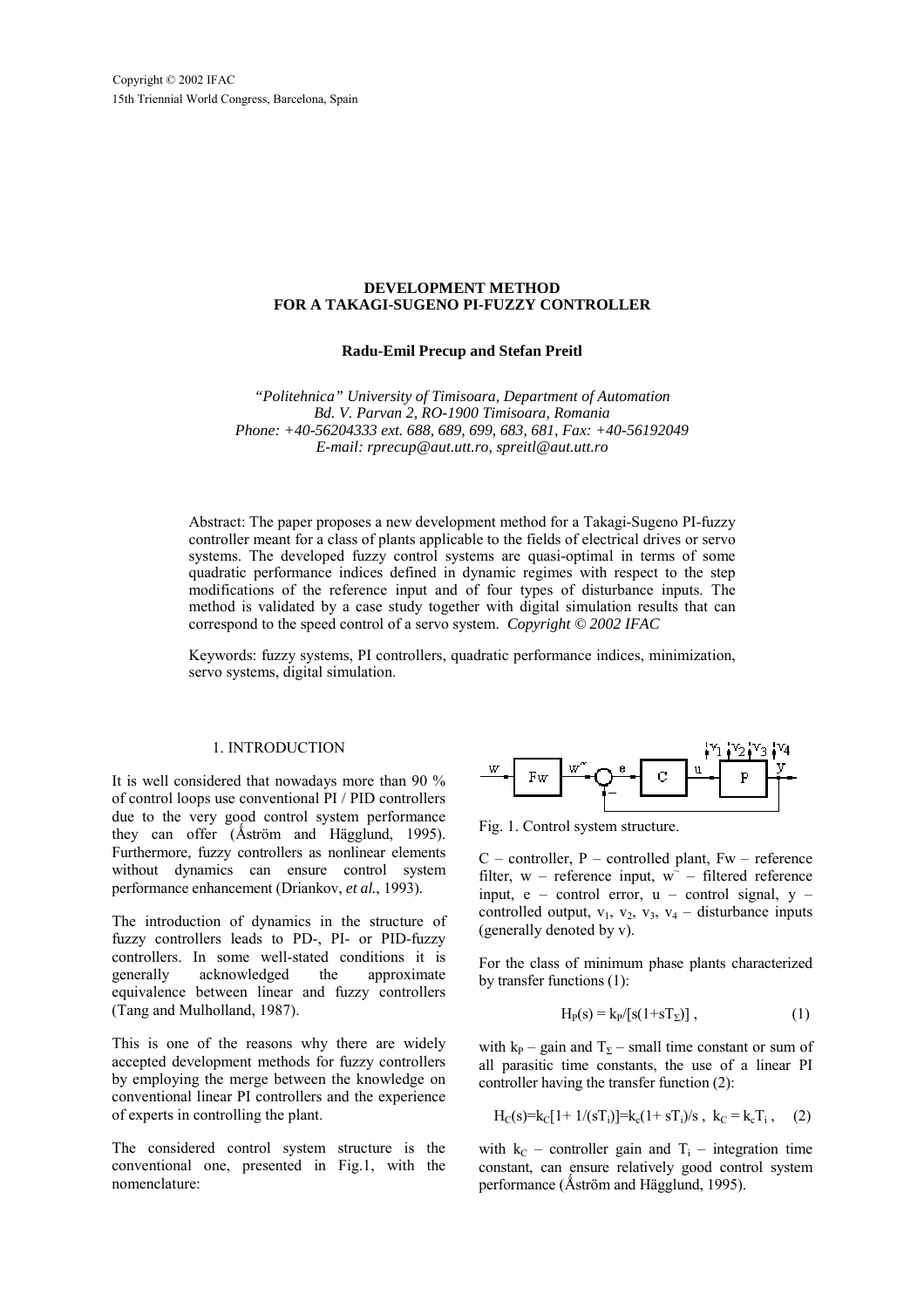The class of systems with the simplified structure from Fig.1 and transfer function (1) is specific to the fields of electrical drives or servo systems. For these systems, Preitl and Precup (1996) proposed a development method based on the generalization of the optimization relations specific to the Symmetrical Optimum (SO) method (Åström and Hägglund, 1995), called the Extended Symmetrical Optimum (ESO) method. The main results related to the ESO method are briefly presented as follows.

The parameters of the controller are tuned on the basis of the relations (3) that can guarantee the desired control system performance by means of a design parameter β:

$$
k_c = 1/(\beta \beta^{1/2} k_P T_{\Sigma}^2), T_i = \beta T_{\Sigma}.
$$
 (3)

The tuning relations (3) ensure a maximum phase margin  $(\varphi_r)$  when there are controlled plants with constant  $k<sub>P</sub>$  and, at the same time, a minimum guaranteed phase margin for plants with time-varying kP.

By the choice of the parameter  $β$  in the domain 1<β≤20, the control system performance indices can be accordingly modified and a compromise between these indices can be reached. The control system performance indices (CSPIs) defined as in Fig.2, with respect to the unit step modification of reference input, are  $\{\sigma_1$  – overshoot, t<sub>s</sub> – settling time, t<sub>1</sub> – first settling time}. The control system performance diagrams  $\{\sigma_1,$  $t_1^{\hat{i}} = t_1/T_{\Sigma}$ ,  $t_3^{\hat{i}} = t_5/T_{\Sigma}$ ,  $\varphi_t[^{\circ}]$ } as function of β are presented in Fig.3.

The closed-loop transfer functions with respect to the filtered reference input,  $H_w(s)$ , will be expressed as:

$$
H_w(s)=(\beta T_{\Sigma} s+1)/[\beta \beta^{1/2} T_{\Sigma}^3 s^3+\beta \beta^{1/2} T_{\Sigma}^2 s^2+\beta T_{\Sigma} s+1].
$$
 (4)

The accordingly tuned reference filter (Fw) can further improve control system performance. One of the two filters proposed by Preitl and Precup (1996, 1999) has the following transfer function:







Fig. 3. Control system performance indices versus β.

$$
H_{\mathrm{Fw}}(s) = 1/(\beta T_{\Sigma} s + 1) , \qquad (5)
$$

and it compensated the zero from (4).

By taking into account the fact that all coefficients of Hw(s) depend on the parameter β and that the PI controller development is reduced to the choice of this single parameter, β, it results that, with respect to this parameter, the optimization based on the minimization of integral quadratic criteria will have a unique solution. The following quadratic performance indices (integral quadratic optimization criteria) are widely used in the controller parameter tuning:

- the Integral of Square Error (ISE)  $- I_{2e}$ : ∞∞∞∞∞∞∞∞∞∞∞∞∞∞∞

$$
I_{2e} = \int_0^{\infty} e^2(t) dt , \qquad (6)
$$

- the generalized ISE –  $I_{2g}$ :

$$
I_{2g} = \int_0^{\infty} [e^2(t) + \tau^2 \dot{e}^2(t)] dt = I_{2e} + \tau^2 \int_0^{\infty} \dot{e}^2(t) dt , \qquad (7)
$$

- the cross-optimization index  $-I_{2c}$ :

$$
I_{2c} = \int_0^{\infty} [e^2(t) + \rho^2 u^2(t)]dt = I_{2e} + \rho^2 \int_0^{\infty} u^2(t)dt , \qquad (8)
$$

where  $\tau$  and  $\rho$  are weighting coefficients.

By considering the dynamic regimes with respect to the step modification of the reference input w, it is shown in (Preitl and Precup, 2000) that the use of the integral quadratic optimization criteria  ${I_{2e, I_{2g, I_{2c}}}$  is no more necessary because there can be derived direct connections between the weighting coefficients  $\tau$  and ρ and the design parameter β.

The PI controller development with respect to w is also performed in (Voda and Landau, 1995; Loron, 1997), where the behavior with respect to the disturbance input is only reported. Therefore, the minimization of the three mentioned quadratic performance indices (QPIs) will be done in this paper by deriving connections of type  $\tau(\beta)$  and  $\rho(\beta)$ .

The development of fuzzy controllers for the linear plant (1) must not be viewed as a goal in itself, but as a first step in the development of more complex control structures. These structures can involve from one application to another either variable parameters of controlled plant or the plant placed at the lower hierarchical level of large-scale systems. There was presented in (Precup and Preitl, 1999) a development method for Mamdani-type PI-fuzzy controllers meant for controlling the plant (1).

The paper proposes a development method for a Takagi-Sygeno PI-fuzzy controller (TS-PI-FC). The considered TS-PI-FC is a type III fuzzy system according to (Koczy, 1996; Sugeno, 1999), and it combines the optimal PI controllers with respect to the reference input w and with respect to four possible types of disturbance inputs  $\{v_1, v_2, v_3, v_4\}.$ 

Within the paper there will be addressed the following aspects. The connections between the ESO method and the optimization with respect to the minimization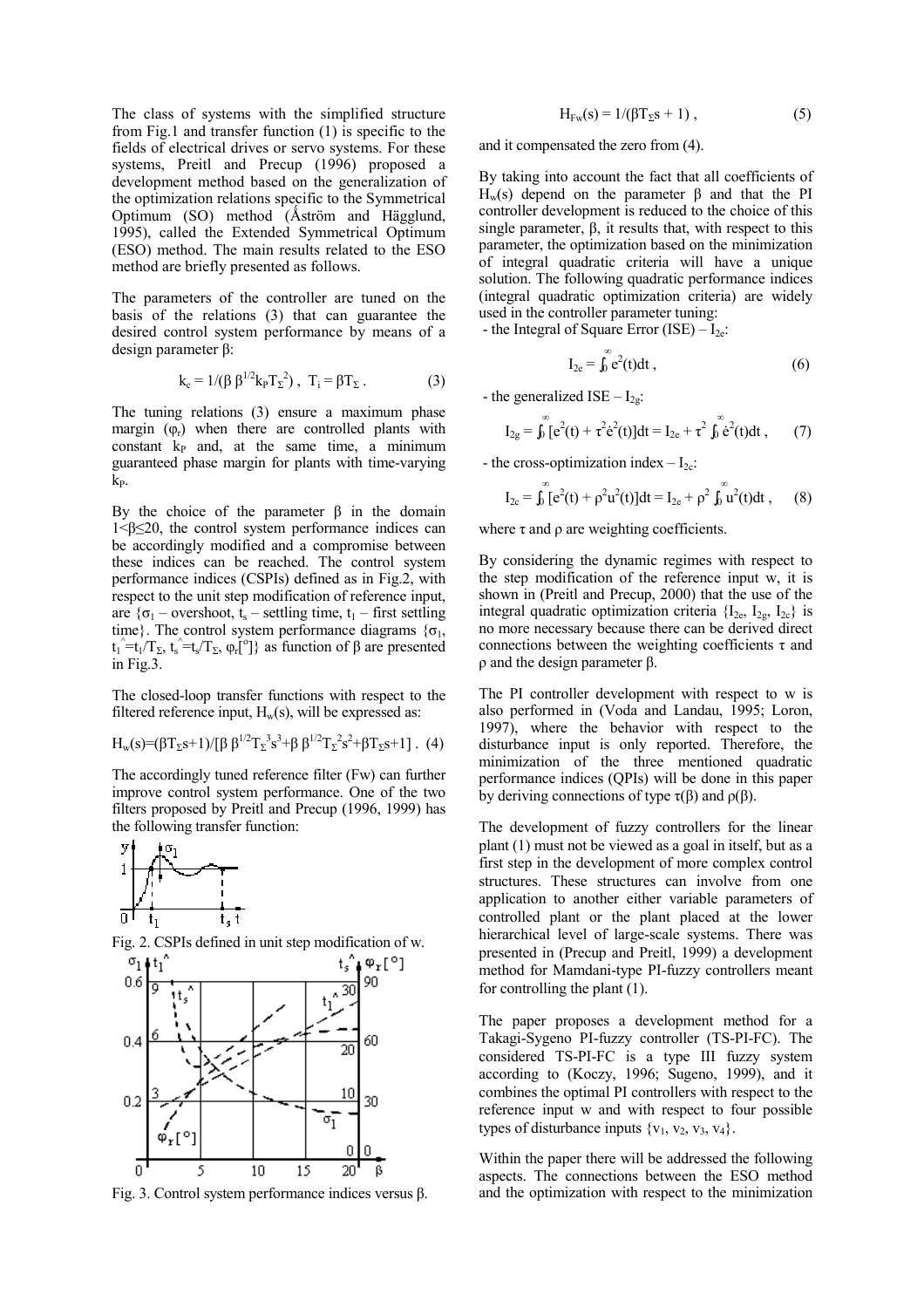of  $I_{2e}$ ,  $I_{2g}$  and  $I_{2c}$  will be discussed in the following Section. Then, Section 3 is dedicated to the presentation of the TS-PI-FC structure and of the proposed development method. In Section 4 there is applied the method to a case study that can correspond to the speed control of a servo system, and there are presented some digital simulation results. The final part of the paper highlights the conclusions.

## 2. CONNECTIONS BETWEEN ESO METHOD AND MINIMIZATION OF QUADRATIC PERFORMANCE INDICES

For the sake of expressing the three QPIs  $I_{2e}$ ,  $I_{2g}$  and I2c as function of β, there are computed the Laplace transforms of the time functions of the square factors appearing in the integrals from (6) … (8) resulting in the general expressions (9):

$$
m(s) = (b_2s^2 + b_1s + b_0)/(a_3s^3 + a_2s^2 + a_1s + a_0),
$$
 (9)

where m stands for e, ė or u. Then, the use of Parseval relations leads to:

<sup>∞</sup>

$$
\int_0 \mathbf{m}^2(t)dt = \left[ b_2^2 a_0 a_1 + (b_1^2 - 2b_0 b_2) a_0 a_3 + b_0^2 a_2 a_3 \right] / (10)
$$

The dynamic regimes taken into consideration are: the unit step modification of the reference input w, called "w regime" (wr), and four types of unit step modifications of the disturbance inputs  $v_1$ , ...,  $v_4$ , called " $v_1$  regime" ( $v_1r$ ), ..., " $v_4$  regime" ( $v_4r$ ) (generally speaking, vr). Depending on the place of feeding the disturbance inputs to the plant and on the P structure, the types of disturbance inputs are defined in terms of Fig.4. It can be seen that  $v<sub>4</sub>r$  is identical to wr from the point of view of the optimization.

The optimization results regarding the minimization of the QPIs  $I_{2e}$ ,  $I_{2g}$  and  $I_{2c}$  with respect to  $\beta$  are gathered in Table 1.

There can be derived direct connections between the values of weighting coefficients  $τ$  and  $ρ$ , and the values of β for which the indices  $I_{2g}$  and  $I_{2c}$  reach their minimum. These connections are presented in Table 2 for the dynamic regimes  $\{wr, v_1r, v_2r, v_3r, v_4r\}.$ 

Two aspects result from the analysis of Table 1 and Table 2.

Firstly, the optimization procedures based on minimizing the three considered QPIs can be reduced to the proper choice of the design parameter β. Therefore, the use of the indices  $I_{2e}$ ,  $I_{2g}$  and  $I_{2c}$ becomes no more necessary.



Fig. 4. Definition of disturbance input types.

| Table 1 Optimization results of minimizing $I_{2e}(\beta)$ , |
|--------------------------------------------------------------|
| $I_{2g}(\beta)$ and $I_{2c}(\beta)$                          |

|                  | Regime Expression of $I_{2+}$                                                                                                                                      | Value of $\beta$ for                                   |
|------------------|--------------------------------------------------------------------------------------------------------------------------------------------------------------------|--------------------------------------------------------|
|                  |                                                                                                                                                                    | $I_{2emin}$ , $I_{2emin}$ , $I_{2emin}$                |
| $I_{2e}$         |                                                                                                                                                                    |                                                        |
| wr or            | $\beta T_2/[2(\beta^{1/2}-1)]$                                                                                                                                     | 4 (Kessler's case)                                     |
| $V_4r$           |                                                                                                                                                                    |                                                        |
| $V_1r$           |                                                                                                                                                                    | 1.5                                                    |
| $v_2r$           | $\beta^3 k_P^2 T_2^3/[2(\beta-1)]$<br>$\beta \beta^{1/2}$ ( $\beta$ -                                                                                              | $\beta = x^2$ , $x \in (1, 2)$ -                       |
|                  | $\beta^{1/2}$ +1)T <sub>2</sub> <sup>3</sup> /[2( $\beta^{1/2}$ -1)]                                                                                               | solution of $4x^3$ –                                   |
|                  |                                                                                                                                                                    | $8x^2 + 6x - 3 = 0$                                    |
|                  |                                                                                                                                                                    | 3                                                      |
| $v_3r$           | $ββ^{1/2}kP2TΣ/[2(β-1)]$                                                                                                                                           |                                                        |
| $I_{2g}$         |                                                                                                                                                                    |                                                        |
| wr or            | $[\beta T_{\Sigma}^2+\tau^2]/[2T_{\Sigma}(\beta^{1/2}-1)]$                                                                                                         | ${1+[1+(\tau/T_{\Sigma})^2]^{1/2}}^2$                  |
| $V_4r$           |                                                                                                                                                                    |                                                        |
| $v_1r$           | $β[β2 + (τ/TΣ)2β1/2]$                                                                                                                                              | $\beta = x^2$ , $x \in (1.5^{1/2},$                    |
|                  | $k_{P}^{2}T_{\Sigma}^{3}/[2(\beta-1)]$                                                                                                                             |                                                        |
|                  |                                                                                                                                                                    | $3^{1/2}$ ) – solution of<br>$4x^5 - 6x^3 +$           |
|                  |                                                                                                                                                                    | $(\tau/T_{\Sigma})^2(x^2-3)=0$                         |
| $v_2r$           | $\beta[\beta^{1/2}(\beta-\beta^{1/2}_{2}+1)+$                                                                                                                      |                                                        |
|                  | $(\tau/T_{\Sigma})^2]T_{\Sigma}^3/[2(\hat{\beta}^{1/2}-1)]$                                                                                                        | $\beta=x^2$ , $x \in (1, 2)$ –<br>solution of $4x^4$ – |
|                  |                                                                                                                                                                    | $8x^3 + 6x^2 - 3x +$                                   |
|                  |                                                                                                                                                                    |                                                        |
|                  |                                                                                                                                                                    | $(\tau/T_{\overline{\lambda}})^2(x-2) = 0$             |
| $v_3r$           | $\beta[\beta^{1/2}+(\tau/T_{\Sigma})^2]k_{\rm P}^2T_{\Sigma}/[2(\beta$                                                                                             | $\beta = x^2, x > 3 -$                                 |
|                  | $-1$ )]                                                                                                                                                            | solution of $x^3$ – 3x–                                |
|                  |                                                                                                                                                                    | $2(\tau/T_{\Sigma})^2=0$                               |
| $I_{2c}$         |                                                                                                                                                                    |                                                        |
|                  |                                                                                                                                                                    |                                                        |
|                  | $[\beta^{5/2}T_{\Sigma}^2+(\rho/k_{\rm p})^2\beta\beta^{1/2}+\beta-\beta=x^2, x>2-\beta^{1/2}+1)]/[2T_{\Sigma}\beta\beta^{1/2}(\beta^{1/2}-\text{ solution of })]$ |                                                        |
|                  | $1)$ ]                                                                                                                                                             | solution of $T_2^2(x^6-2x^5)$ - $(\rho x^6)$           |
|                  |                                                                                                                                                                    | $2x^3-4x^2+6x-3=0$                                     |
| $v_1r$           | impossible application of Parseval                                                                                                                                 |                                                        |
|                  | relations                                                                                                                                                          |                                                        |
|                  | impossible application of Parseval                                                                                                                                 |                                                        |
| v <sub>2</sub> r | relations                                                                                                                                                          |                                                        |
|                  |                                                                                                                                                                    |                                                        |
| $v_3r$           | [ββ <sup>1/2</sup> Τ <sub>Σ</sub> <sup>2</sup> +(ρ/                                                                                                                | $\beta=x^2, x>3$ -solution                             |
|                  | $(k_P)^2(\beta^{1/2}+1)]/[2T_{\Sigma}(\beta-1)]$                                                                                                                   | of $T_{\Sigma}^2(x^4-3x^2)$ -                          |
|                  |                                                                                                                                                                    | $(\rho/k_P)^2(x+1)^2=0$                                |

Secondly, as it has been expected, there can be observed quite different behaviors of the linear control systems with respect to the reference input w and the disturbance input  $v \in \{v_1, v_2, v_3, v_4\}$ . This fact will require the use of two values of the parameter β:  $\beta^w$  for the optimization in the case of the dynamic regime caused by the step modification of w (wr), and  $\beta^{\nu}$  for the optimization in the case of the dynamic regimes caused by the step modifications of several types of disturbance inputs (vr). The result will be, after applying the tuning relation (3) specific to the ESO method, in two sets of controller tuning parameters, of two linear PI controllers,  $\{k_c^w, T_i^w\}$  for the PI-C-w (corresponding to wr) and  $\{k_c^{\mathbf{v}}, \mathbf{T}_i^{\mathbf{v}}\}$  for the PI-C-v (corresponding to vr), computed as:

$$
k_c^{\text{w}} = 1/[\beta^{\text{w}}(\beta^{\text{w}})^{1/2} k_p T_{\Sigma}^2], T_i^{\text{w}} = \beta^{\text{w}} T_{\Sigma}, k_c^{\text{v}} = 1/[\beta^{\text{v}}(\beta^{\text{v}})^{1/2} k_p T_{\Sigma}^2], T_i^{\text{v}} = \beta^{\text{v}} T_{\Sigma}. \tag{11}
$$

The existence of two PI controllers, PI-C-w and PI-C-v, leads to the idea of a TS-PI-FC that should observe the dynamic regime (wr or vr) and should blend these linear controllers resulting in quasioptimal behaviors with respect to both w and v.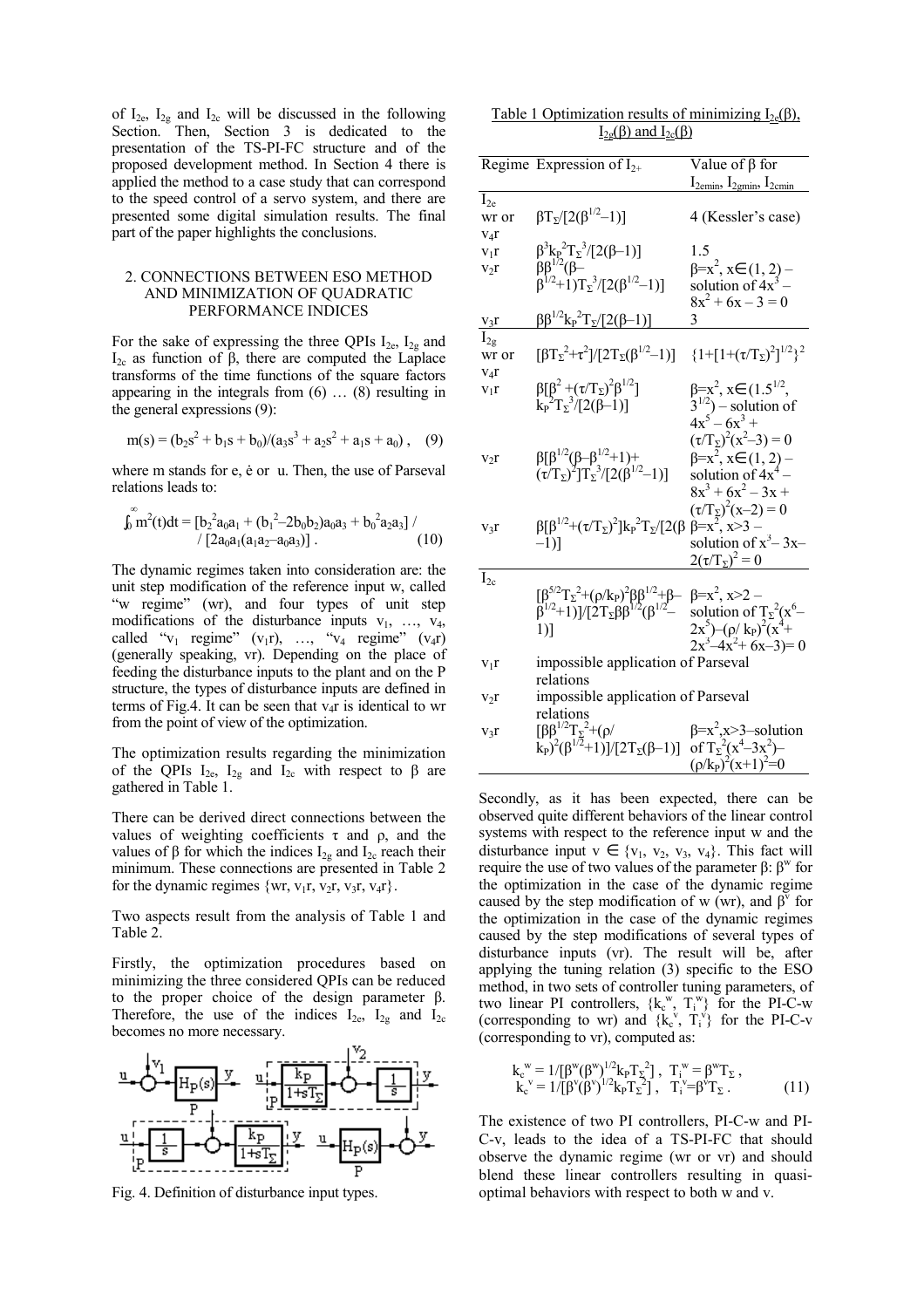Table 2 Expressions of  $\tau(\beta)$  and  $\rho(\beta)$ 

|               | Regime Expression of $\tau$                                                                     | Expression of $\rho$                                                               |
|---------------|-------------------------------------------------------------------------------------------------|------------------------------------------------------------------------------------|
| $I_{2g}$      |                                                                                                 |                                                                                    |
| wr or         | $(\beta - 2\beta^{1/2})^{1/2}$ <sub>2</sub> for $\beta > 4$ it is not the case                  |                                                                                    |
| $V_4r$        |                                                                                                 |                                                                                    |
| $V_1r$        | $[2\beta2\beta^{1/2}(3-2\beta)/(\beta-3)]^{1/2}$ it is not the case                             |                                                                                    |
|               | $T_{\Sigma}$ for $\beta \in (1.5, 3)$                                                           |                                                                                    |
| V2r           | $[(4\beta^2-8\beta\beta^{1/2}+6\beta-$<br>3 $\beta^{1/2})/(2-\beta^{1/2})]^{1/2}T_{\Sigma}$ for | it is not the case                                                                 |
|               |                                                                                                 |                                                                                    |
|               | $\beta \in (1, 4)$                                                                              |                                                                                    |
| $V3$ $\Gamma$ | $[(\beta^{1/2}(\beta-3)/2)]^{1/2}T_{\Sigma}$ for it is not the case                             |                                                                                    |
|               | ß>3                                                                                             |                                                                                    |
| $I_{2c}$      |                                                                                                 |                                                                                    |
| wr or         | it is not the case                                                                              | $\beta[\beta^{1/2}(\beta^{1/2}-2)/(\beta^2+2\beta\beta^{1/2}-4\beta+6\beta^{1/2}-$ |
| $V_4r$        |                                                                                                 |                                                                                    |
|               |                                                                                                 | 3)] <sup>1/2</sup> $k_{p}T_{\rm y}$ for $\beta$ > 4                                |
| $V_1r$        | impossible application of Parseval                                                              |                                                                                    |
|               | relations                                                                                       |                                                                                    |
| V2r           | impossible application of Parseval                                                              |                                                                                    |
|               | relations                                                                                       |                                                                                    |
| $V_3r$        | it is not the case                                                                              | $(\beta^2-3\beta)^{1/2}/(\beta^{1/2}+$                                             |
|               |                                                                                                 | 1) $k_{P}T_{\Sigma}$ for $\beta$ >3                                                |

# 3. OUTLINE OF DEVELOPMENT METHOD FOR TAKAGI-SUGENO FUZZY CONTROLLER

For the development of the TS-PI-FC it is necessary to discretize the continuous linear PI controllers with the parameters from (11). The use of Tustin's discretization method results in two quasi-continuous digital PI controllers in their incremental versions:

$$
\Delta u_k = \Delta u_k^{\text{w}} = K_p^{\text{w}} \Delta e_k + K_l^{\text{w}} e_k ,
$$
  
\n
$$
\Delta u_k = \Delta u_k^{\text{v}} = K_p^{\text{v}} \Delta e_k + K_l^{\text{v}} e_k ,
$$
\n(12)

where k – current sampling interval,  $\Delta e_k = e_k - e_{k-1}$ increment of control error, and  $\Delta u_k = u_{k-1}$  – increment of control signal. The parameters of the two incremental digital PI controllers,  ${K_P}^w$ ,  ${K_I}^w$  and  ${K_P}^v, K_I^v$ , are computed in terms of (13):

$$
K_{P}^{w} = k_{c}^{w}(T_{i}^{w} - h/2), K_{I}^{w} = k_{c}^{w}h,
$$
  
\n
$$
K_{P}^{v} = k_{c}^{v}(T_{i}^{v} - h/2), K_{I}^{v} = k_{c}^{v}h,
$$
\n(13)

where h represents the sampling period.

The fuzzy control system structure is the conventional one from Fig.1, where the block C is replaced by the Takagi-Sugeno PI-type fuzzy controller (TS-PI-FC).

The structure of the proposed TS-PI-FC is presented in Fig.5, and it consists of: the strictly speaking PIfuzzy controller (PI-FC), the fuzzy block FB1 for computing the current regime  $r_k$ , the fuzzy block FB2 for computing the current status  $s_k$ , and the linear blocks with dynamics.

All three fuzzy blocks {PI-FC, FB1, FB2} are Takagi-Sugeno fuzzy systems (Takagi and Sugeno, 1985), use the max and min operators in the inference engine and employ the weighted average method for defuzzification (Babuska and Verbruggen, 1996).



Fig. 5. Structure of TS-PI-FC.

The fuzzification is done by using the membership functions presented in Fig.6  $(\Delta w_k = w_k - w_{k-1})$ increment of reference input). Fig.6 points out the strictly speaking positive parameters of the TS-PI-FC to be determined by the development method:  ${B_{e}}$ ,  $B_{\Delta e}$ ,  $B_{\Delta w}$ ,  $B_s$ ,  $B_w$ ,  $B_v$ .

The fuzzy block FB1 has the role of observing the dynamic regime by computing the variable  $r_k$ . The linguistic terms "WR" and "VR" correspond to the dynamic regimes caused by the modification of w (wr) and v (vr), respectively. The inference engine of FB1 is assisted by the rule base presented as decision table in Table 3.

The fuzzy block FB2, which operates in parallel with PI-FC, computes the variable  $s_k$  characterizing the current status of the fuzzy control system. The linguistic term "ZE" corresponds to an accepted steady-state regime with almost zero  $e_k$  and  $\Delta e_k$ , and the linguistic term "P" corresponds to the situations when either  $e_k$  is non-zero or  $e_k$  is zero but it has the tendency to modify. The rule base of FB2 is illustrated by the decision table presented in Table 4.



Fig. 6. Accepted input membership functions.

Table 3 Decision table of FB1

|   | $\Delta w_k$                     |                                |                                                                   |  |
|---|----------------------------------|--------------------------------|-------------------------------------------------------------------|--|
|   |                                  | Z                              |                                                                   |  |
|   | $\Delta \mathrm{e_{\mathrm{k}}}$ | $\Delta \mathrm{e}_\mathrm{k}$ | $\Delta e_k$                                                      |  |
|   | N ZE                             | P                              | N ZEPN ZEP                                                        |  |
|   |                                  |                                |                                                                   |  |
| R |                                  |                                | ZE $B_w$ $B_w$ $B_w$ $B_v$ $B_w$ $B_v$ $B_w$ $B_w$ $B_w$          |  |
|   |                                  |                                | $V$ $s_{k-1}$ $P$ $B_w$ $B_w$ $B_w$ $B_v$ $B_v$ $B_w$ $B_w$ $B_w$ |  |
| R |                                  |                                | ZE $B_w$ $B_w$ $B_w$ $B_v$ $B_w$ $B_v$ $B_w$ $B_w$ $B_w$          |  |

Since FB1 and FB2 produce singleton consequents, these fuzzy blocks can be considered as type I fuzzy systems according to (Koczy, 1996; Sugeno, 1999). This is the reason why  $r_k$  and  $s_k$  are in fact not defuzzified as it results from the TS-PI-FC structure.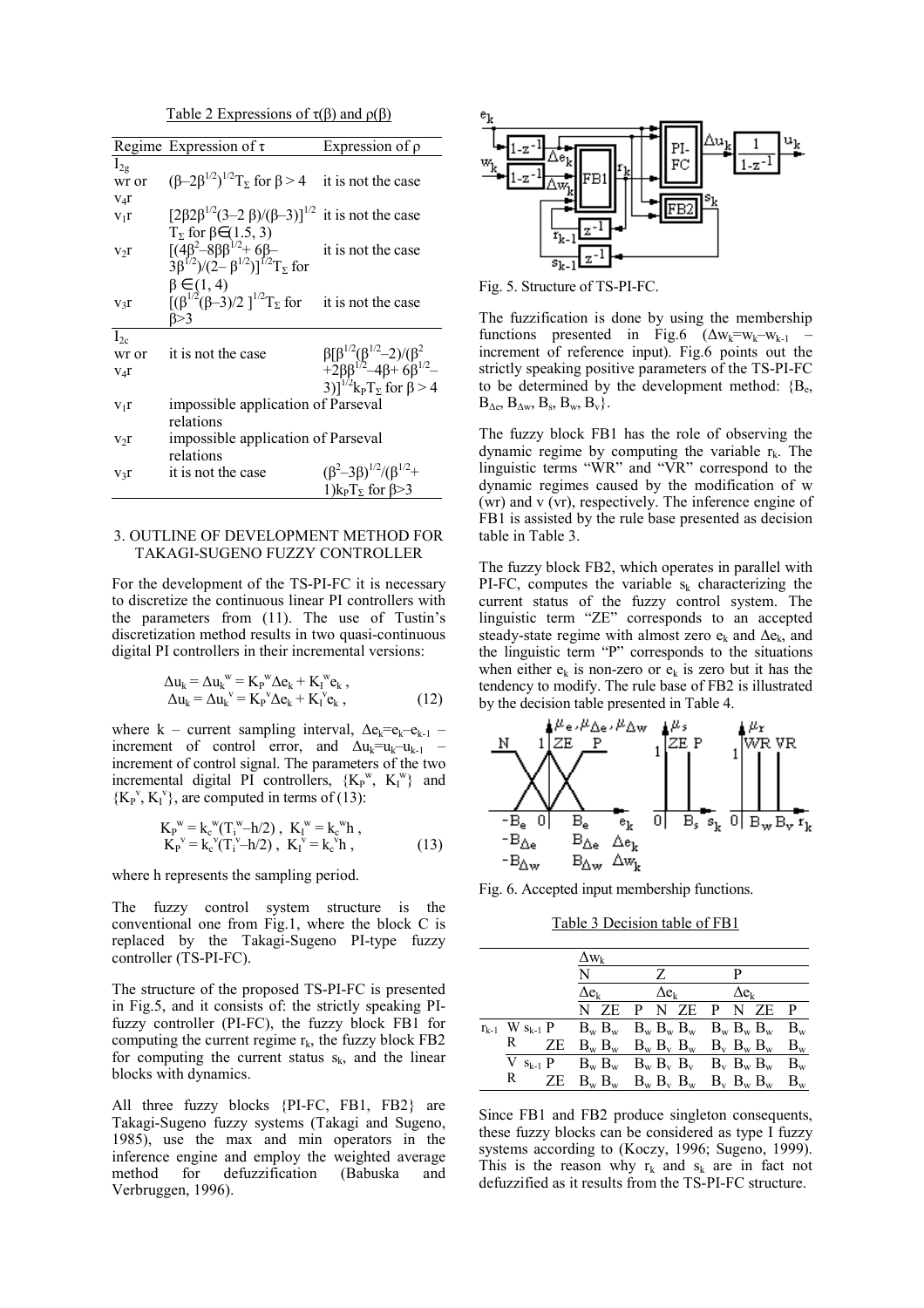Table 4 Decision table of FB2

|              |    | $\mathrm{e_{k}}$  |         |                   |  |
|--------------|----|-------------------|---------|-------------------|--|
|              |    | ٦T                | ZΕ      |                   |  |
|              |    |                   | $B_{s}$ |                   |  |
| $\Delta e_k$ | ZE | $\frac{B_s}{B_s}$ |         | $\frac{B_s}{B_s}$ |  |
|              |    | D,                | D,      |                   |  |

The result this approach will be in the avoidance of supplementary fuzzification because  $r_k$  and  $s_k$  are fed to FB1 input at the next sampling time.

The inference engine of the strictly speaking PIfuzzy controller (PI-FC) employs the rule base gathered in the decision table from Table 5.

Such a decision table ensures a quasi-PI behavior of the PI-FC. An additional parameter  $\alpha$ ,  $\alpha \in (0, 1]$ , was introduced for the sake of performance enhancement by alleviating the overshoot (and downshoot in the case of non-minimum-phase systems (Precup and Preitl, 1998)) in situations when  $e_k$  and  $\Delta e_k$  have the same sign. The cost of doing this is in a more complex rule base of the PI-FC block; otherwise the rule base of Table 5 can be reduced to only two rules.

Concerning the computation of controller parameters, the simplest to choose are  $B_w$  and  $B_v$ , which have to be different in order to create a clear difference between the two regimes, wr and vr. There are suggested the following values:  $B_w = 1$ ,  $B_v = 2$ .

Then, the values of  $B_{\Delta w}$  and  $B_s$  must be sufficiently small to clearly point out the constant values of  $w_k$ , and of  $e_k$  and  $\Delta e_k$ , respectively. If there is accepted a unit step modification of w and a 2 % settling time, the recommended values for these two parameters are:  $B_{\Delta w} = 0.02$ ,  $B_s = 0.02$ .

For the computation of  $B_e$  and  $B_{\Lambda e}$  the modal equivalences principle is applied resulting in the relation (14) used by Precup and Preitl (1998) for a Mamdani PI-fuzzy controller:

$$
B_{\Delta e} = 2hB_e/(2T_i^m - h), T_i^m = (T_i^w + T_i^v)/2 = (\beta^w + \beta^v)T_{\Sigma}/2, (14)
$$

where the parameter  $B<sub>e</sub>$  is chosen in accordance with the experience of an expert in control systems. The relation (14) will ensure the approximate equivalence, mentioned in Section 1, between the TS-PI-FC and the linear PI controllers.

By taking into consideration all presented aspeects, the proposed development method for the TS-PI-FC consists of the following steps to be proceeded:

 - express the simplified mathematical model of P in the form  $(1)$ ;

- choose the values of  $\beta^w$  and  $\beta^v$  as a compromise between desired control system performance resulted from Fig.3 (for  $\sigma_1$ ,  $t_1$ ,  $t_s$  and  $\phi_r$ ) and Table 2 (for QPIs); - obtain the parameters  $\{k_{c}^{w}, T_{i}^{w}\}\$  and  $\{k_{c}^{v}, T_{i}^{v}\}\$  of

PI-C-w and PI-C-v, respectively, from (11); - choose a sufficiently small sampling period, h,

accepted by quasi-continuous digital control and take into account the presence of a zero-order hold;

Table 5 Decision table of PI-FC

|                | $r_{k}$                              |                              |                           |                                                             |                                       |                                              |
|----------------|--------------------------------------|------------------------------|---------------------------|-------------------------------------------------------------|---------------------------------------|----------------------------------------------|
|                | WR                                   |                              |                           | VR                                                          |                                       |                                              |
| $\Delta e_k$ / | $e_{k}$                              |                              |                           | $e_{k}$                                                     |                                       |                                              |
|                | N                                    | ΖE                           | р                         | N                                                           | ZE P                                  |                                              |
| P              | $\overline{\Delta u_k}^{\mathrm{w}}$ | $\Delta u_k^{\mathrm{w}}$    | $\alpha \Delta u_k^w$     | $\Delta u_k^{\mathrm{v}}$                                   |                                       | $\Delta u_k^{\nu}$ $\alpha \Delta u_k^{\nu}$ |
| ZE             | $\Delta u_k$ <sup>w</sup>            | $\Delta u_k^{\text{w}}$      | $\Delta u_k^{\mathrm{w}}$ | $\Delta u_k^{\mathrm{v}}$                                   | $\Delta u_k^{\nu}$ $\Delta u_k^{\nu}$ |                                              |
| N              | $\alpha \Delta u_k^w$                | $\Delta u_{\rm k}{}^{\rm w}$ | $\Delta u_k$ <sup>w</sup> | $\alpha \Delta u_k^{\nu} \Delta u_k^{\nu} \Delta u_k^{\nu}$ |                                       |                                              |

 - discretize the two continuous PI controllers and compute the parameters of the two quasi-continuous digital PI controllers,  ${K_P}^w$ ,  ${K_I}^w$  and  ${K_P}^v$ ,  ${K_I}^v$ , by means of  $(13)$ :

- choose the values of the parameters  $\alpha$  and  $B_e$  of the TS-PI-FC and apply (14) resulting in the value of  $B_{\text{Ae}}$ ; - choose the values of the rest of TS-PI-FC parameters,  ${B_w, B_v, B_{\Delta w}, B_s}$  by using the recommended calues.

Among the advantages of the presented method for development, implementation and use, it can be highlighted that the method can be seen also as a low cost solution. This solution ensures also a bumpless transfer from one linear PI controller to another and a quasi-optimal behavior of the control system with respect to both reference and disturbance inputs.

#### 4. APPLICATION

A simple application of the proposed development method is exemplified for a case study that can correspond to the speed control of a separately excited armature controlled DC motor. The P is characterized in its linearized simplified form by the transfer function (1), with k<sub>P</sub> =1 and T<sub>Σ</sub> = 1 sec. The development steps presented in Section 3 enable the development of the TS-PI-FC as follows.

There are chosen the two values of the design parameter,  $\beta^w = 9$  and  $\beta^v = 16$  (the case  $\beta = 4$ corresponds to Kessler's case (Åström and Hägglund, 1995)), for a  $v = v_3$  disturbance input. These values correspond, in terms of Table 2, to  $\tau$  = 1.7321 sec and  $\rho = 2.8844$  for minimizing  $I_{2g}$  in wr and  $I_{2c}$  in vr, respectively. Then, the tuning parameters of the continuous PI controllers are obtained from (11):  $k_c$ <sup>w</sup>= 0.037 and  $T_i^w = 9$  sec for PI-C-w, and  $k_c^v = 0.0156$  and  $T_i^{\nu}$  = 16 sec for PI-C-v. Then, for the TS-PI-FC there is chosen the value of the sampling period as  $h = 0.02$ sec, and the discretization of PI-C-w and PI-C-v by using (13) results in:  $K_P$ <sup>w</sup> = 0.333,  $K_I$ <sup>w</sup> = 0.00074,  $K_P^{\nu}$  $= 0.2498$ ,  $K_I^v = 0.00031$ . By choosing  $\alpha = 0.9$  and  $B_e =$ 0.5 as in (Precup and Preitl, 1998) for Mamdani PIfuzzy controllers, there is applied (14):  $B_{\Delta e} = 0.0008$ . Finally, the rest of TS-PI-FC parameters take the recommended values.

This developed TS-PI-FC is compared with two conventional PI controllers, PI-C-w and PI-C-v. The behavior of the three resulted control systems is analyzed by taking into account the following simulation scenario: a unit step modification of w followed by a  $-0.5$  step modification of  $v_4$  (after 7.5)